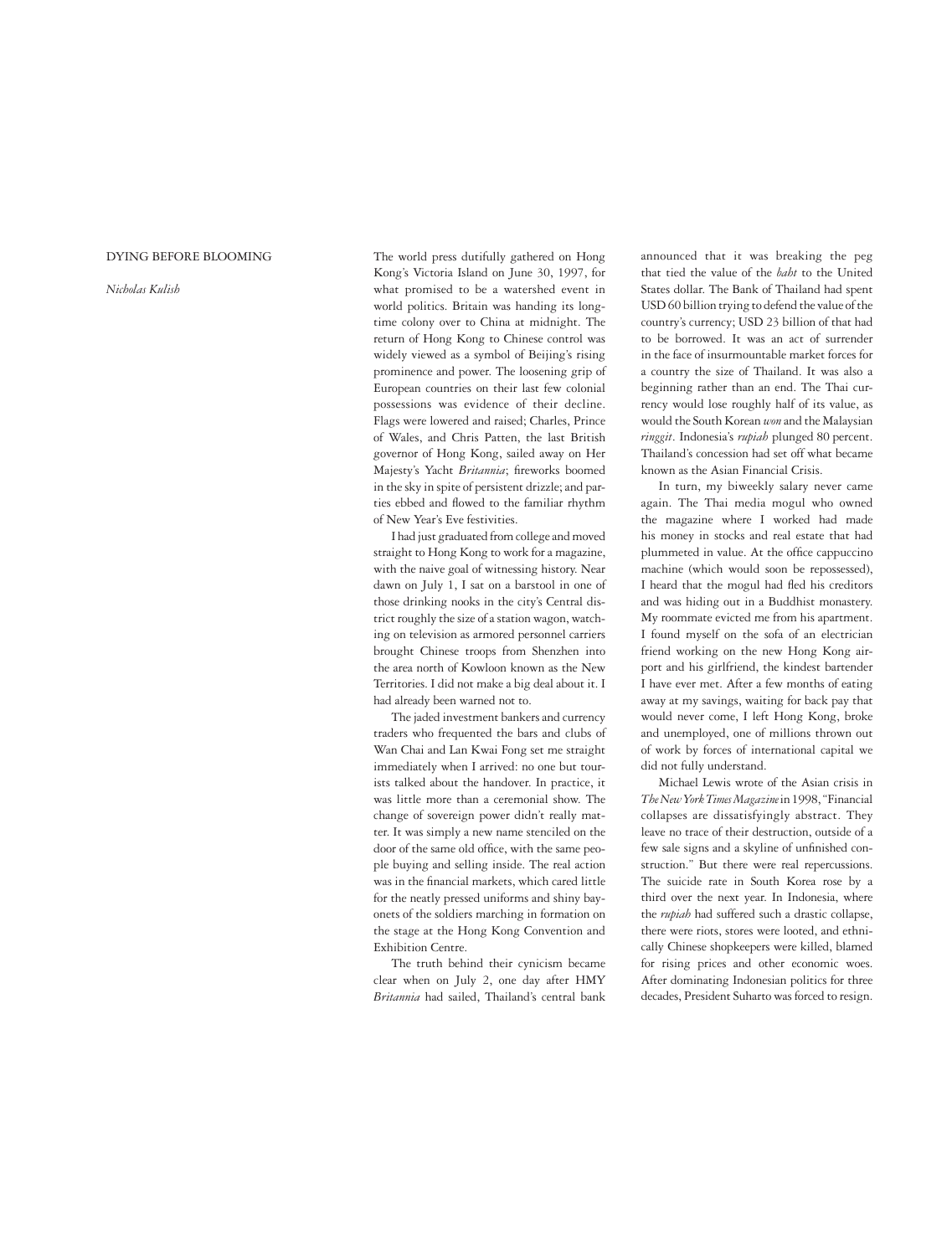

The United Nations Monetary and Financial Conference (the Bretton Woods Conference). Bretton Woods, New Hampshire, United States, July 1, 1944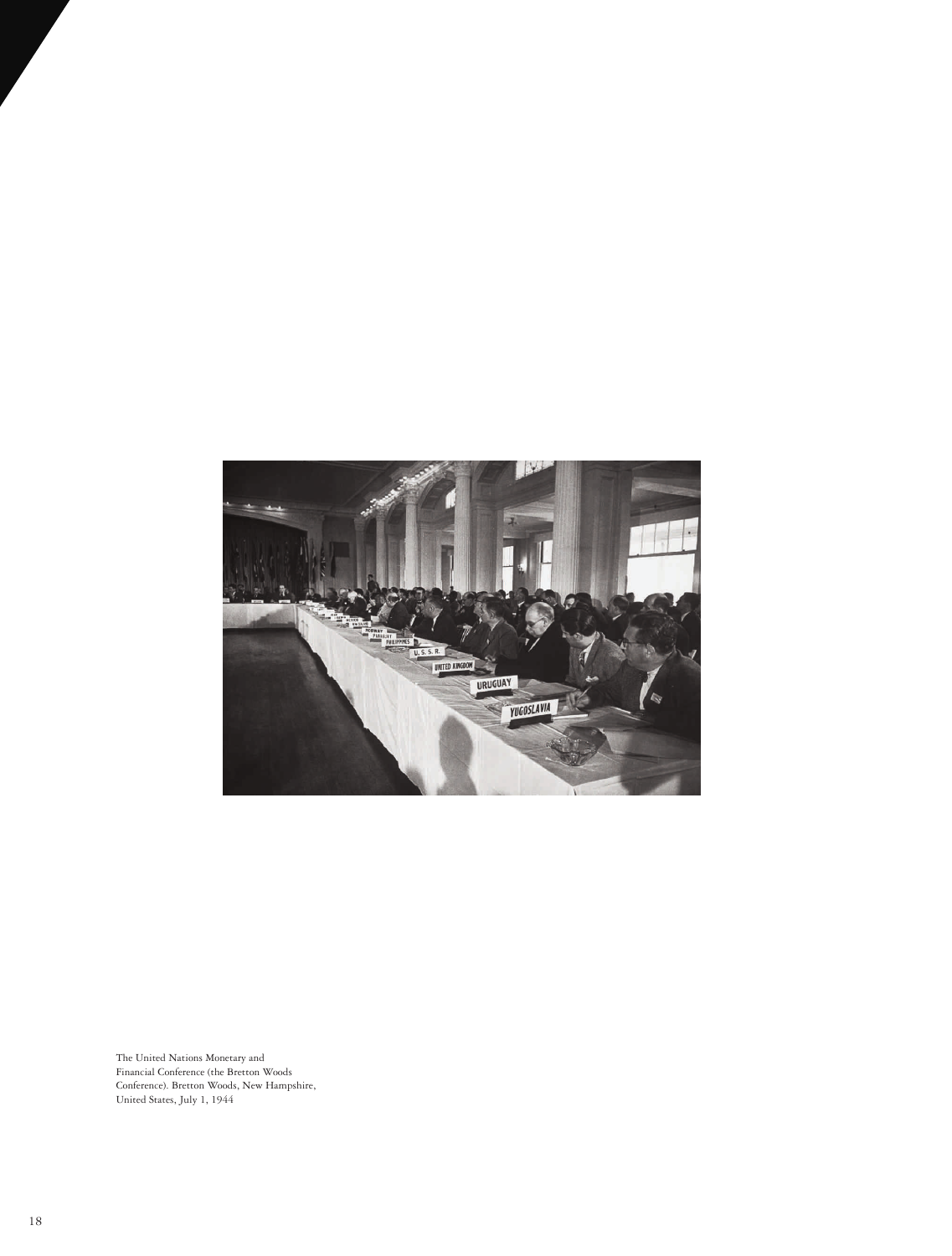The word "contagion" became ubiquitous on the business pages as the difficulties spread to Russia, Brazil, and beyond.

Criticism focused intently on the organization that stepped in to clean up the mess: the International Monetary Fund. The IMF demanded strict measures in exchange for bailout funds—spending cuts and privatization and regulatory reforms—that many felt infringed the sovereignty of nations. Prime minister Mahathir Mohamad of Malaysia said the crisis was a conspiracy intended to rein in the rising powers of Asia. As the prominent American economist Martin Feldstein put it in *Foreign Affairs*, "the tough program conditions make it difficult to get a country to work with the IMF until it is absolutely necessary. The IMF appears like the painful dentist of the old days: just as patients postponed visits until their teeth had to be pulled, the countries with problems wait too long to seek technical advice and modest amounts of financial help."

In a speech in Los Angeles in March 1998, Stanley Fischer, at the time first deputy managing director of the IMF, pointedly disagreed with "critical misconceptions" about the fund's role, singling out Feldstein. "If the medicine to cure the crisis had been tasty, the country would have taken it long ago," Fischer said. "Rather the medicine will usually be unpleasant." Whether its prescriptions were right or wrong, the IMF had grown into a powerful symbol of an economic order that had dominated the globe since the end of World War II, and all the discontents that came with it.

Fischer, born in the territory that became Zambia, who after his stint at the IMF would become governor of the Bank of Israel and now serves as vice chair of the United States Federal Reserve, is in many ways a living exemplar of the system as we know it. In the same speech he described the purpose of the 1944 United Nations Monetary and Financial Conference, known as the Bretton Woods Conference after the resort area in New Hampshire's White

Mountains where it was held, as: to "rebuild the international economic system, whose collapse had contributed to the Great Depression and the outbreak of war. To this end they proposed setting up the International Monetary Fund, the World Bank, and what much later became the World Trade Organization." These institutions, leaders believed, could protect the world from the economic chaos that fueled so much violence in the first half of the twentieth century.

Taryn Simon's latest show, *Paperwork and the Will of Capital*, takes as its subject the stagecraft of power. She has focused on one peculiar tic of set design: the flower arrangements that appear in photographs of meetings between heads of state. Photographs of the signing ceremonies held to enshrine agreements between nations regularly include vases full of exquisite floral arrangements. Each event that she chose involved one of the Bretton Woods signatory nations.

The Bretton Woods system in essence pegged currencies to the United States dollar, while the dollar remained tied to gold. As Europe and Japan recovered from the destruction and began exporting goods again, the supply of dollars around the world expanded dramatically while the American gold supply began to dwindle. The system ended in the early 1970s, the crucial blow dealt when President Richard M. Nixon announced in a televised speech on August 15, 1971, that he had "directed the secretary of the Treasury to take the action necessary to defend the dollar against the speculators," by suspending the convertibility of the dollar into gold. The move was not temporary, however, and the gold window, as it was called, remained closed.

Despite the floating exchange rates, the institutions created under the Bretton Woods system continued to operate, with the promise that they were helping to ward off excesses, failures, and collapses. Yet since the Asian Financial Crisis of the late 1990s, the world

has lurched from the bursting of the Internet stock bubble to the mortgage crisis, the Great Recession to the euro crisis. One could be forgiven for coming away with the impression that money has a mind of its own. Central bankers, finance ministers, and traders add up to a fragmented Wizard of Oz, blustering and putting on a distracting show when they appear powerless before the will of capital just like the rest of us: if you don't trust us, trust our well-tailored suits, our seals and banners, and our vases full of gladioli.

Some of the agreements that Simon chose to feature are famous, such as the Treaty on European Union of 1992, also known as the Maastricht Treaty, which formally established the European Union. Others are not well known at all, such as the agreement to construct the Trans-Afghanistan Pipeline, signed in 2010, for a U.S.-backed natural-gas pipeline. That pipeline will probably never be built, considering the instability and violence still plaguing the country. The paramount status of energy, whether in the form of oil, natural gas, or nuclear fuel for reactors, is clear. A sketch of postwar history appears, with Soviet satellites reaffirming their commitment to Moscow as the Prague Spring is crushed, then making concessions to Poland's Solidarity movement, which will help lift the Iron Curtain.

Even the most recent agreements have echoes of the deep past. Representatives of Egypt, Sudan, and Ethiopia met in Khartoum on August 26, 2014, to discuss the future of the Grand Ethiopian Renaissance Dam in the country's northwest. The dam is intended to help vault Ethiopia into the ranks of developed nations. But Egypt views any damming of the Nile as infringing its rights, citing British treaties from 1929 and 1959 but also ancient precedent. Ousted Egyptian president Mohamed Morsi said in 2013 that "Egyptian blood" would flow to offset the lost Nile water.

Workers were already toiling around the clock with backhoes and bulldozers to build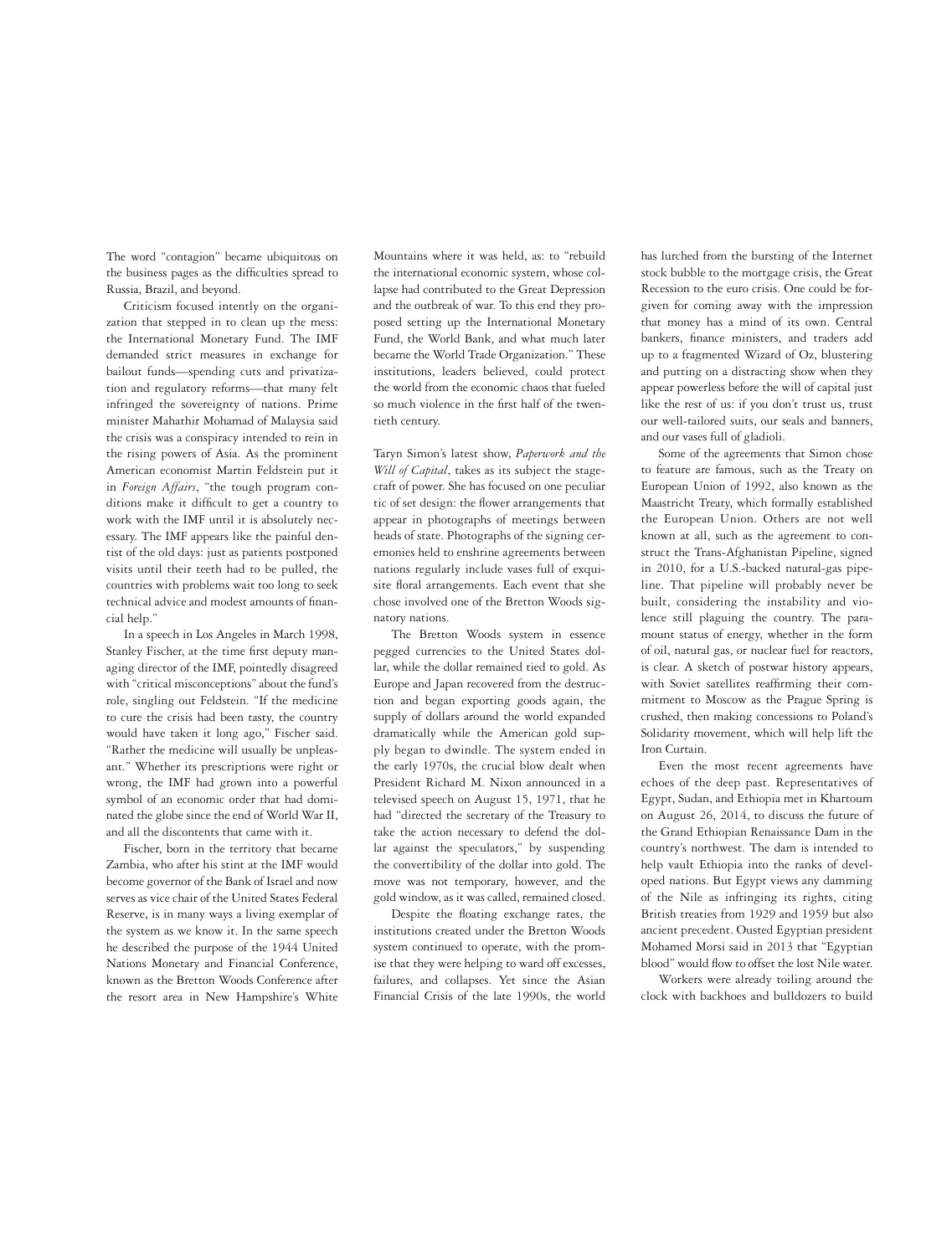

Screenshot of a video released by Al-Hayat Media Center, the foreign-language-media division of the Islamic State, showing foreign fighters burning their French passports, 2014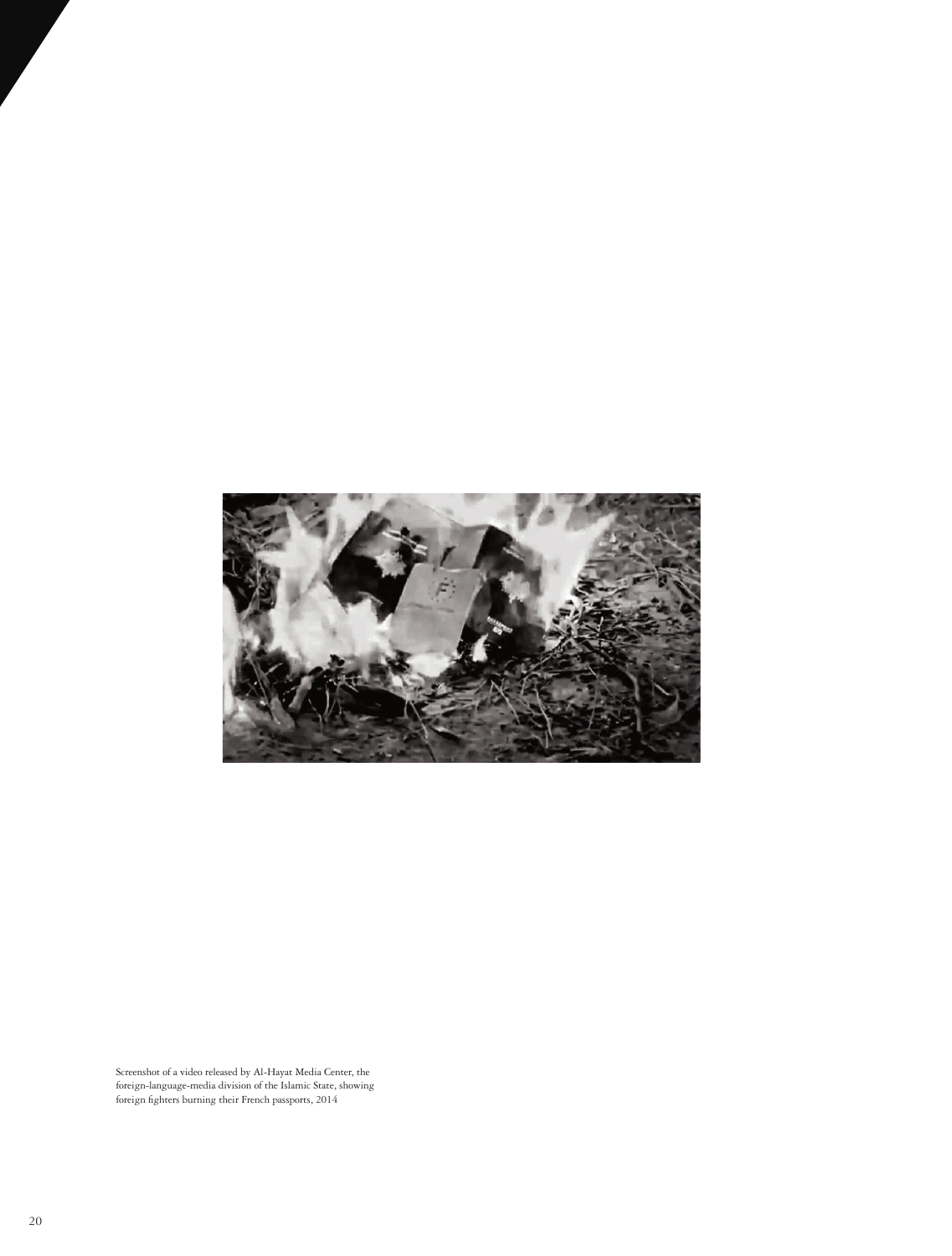the enormous hydropower plant on the Blue Nile, which will create a reservoir of nearly 650 square miles. The Ethiopian government has posed the project as a great patriotic endeavor. Ethiopians have contributed more than USD 350 million, either by donating money or by purchasing bonds. "Workers on the government payroll, some of whom make as little as USD 32.68 per month, have been pushed to buy bonds worth a full month's salary every year through a system that deducts straight from their paychecks," Jacey Fortin wrote in *The New York Times* in 2014.

Though it officially controls only the part of the Nile that runs through its territory, Egypt understands the river as central to its economy, culture, and sense of historical greatness. In ancient times, the Egyptian kingdom's agricultural economy thrived on the annual Nile flood, when the river would climb above its banks, depositing rich alluvial soil for crops. Priests measured the extent of the Nile's rise to see how high the taxes they levied could be. Too little water and the crops would wither; too much and they would be inundated; just enough and the pharaoh could raise taxes. Some of the vertical columns and marked flights of steps known as nilometers remain, testifying to one of the earliest forms of economic indicator. They did not even know the source of the river—its basin extends as far as Uganda, Burundi, and the Democratic Republic of Congo—much less the exact reason for the annual feast or famine, but they could describe and quantify the result.

Today, governments release an array of very official sounding indicators, detailing employment, industrial production, inflation, and the like. Even those indicators are often highly educated guesses based on survey information, some of it self-reported. The unemployment rate only counts those actively looking for jobs, so broad-based pessimism can drive the rate down. Ethan Gurwitz and Alex Rowell, in an article published by the Center for American Progress, noted that the Bureau

of Labor Statistics has seen its budget cut by an average of USD 30 million in each of the past five years. Government statisticians complain that no private enterprise would make decisions worth a fraction of what the United States Federal Reserve does without the most precise data possible. On such unsteady foundations trillions shift and lurch.

During my first week on the job at the *Wall Street Journal*, in 1999, editors handed out baseball hats with "Dow 10000" printed on the front. The New York Stock Exchange had issued the ball caps to mark the Dow Jones Industrial Average closing above 10,000 points for the first time. After fetching coffee and photocopying for a few months, one of my first substantive tasks as a researcher was to help the chief economics correspondent with a project about economic booms. The American economy was about to reach its longest period of uninterrupted growth in history, and I was charged with delving into the library to learn about past periods of expansion.

Instead, I was riveted by the busts. Even as analysts claimed that the Internet had fundamentally altered economic laws, justifying the dizzying heights that the market had reached, I read similar statements in the stacks at the Columbia library about the miraculous effects of the advent of the railroad, the telegraph, and the radio. The louder the experts swore that the rules had changed, the sooner gravity exerted its force. A pair of authors even published a book that year called *Dow 36,000*, promising still more stratospheric gains. Not long thereafter, the dot-com bubble burst. The Dow has never reached 18,000, or even half what they predicted.

The human urge to comprehend and exert control over what the eighteenth-century economist Adam Smith called the "invisible hand" remains constant. Simon recreated the floral arrangement for the agreement in 2009 to form a regional currency for Latin and South America; an accord on intellectual property; and a tax-compliance arrangement for havens such as Switzerland. In her work, the trade and disposition of timber and diamonds are haggled over. Weapons—their sale, their control, and their prohibition, even the avoidance of sanctions to prevent countries like Iran from acquiring them—are a constant.

The price of a human life in U.S. dollars is approximated with a settlement between Libya and the United States over compensation for terrorist attacks in the 1980s and the retaliatory strikes that followed. Ownership shares of soccer players' economic rights recall indentured servitude, even if the individuals are well compensated for playing a sport. Simon even describes how the Caribbean island of St. Kitts & Nevis sold citizenship rights to investors in a Hyatt luxury hotel in 2015 at a cost of USD 596,000 for a family of four.

"The biggest triumph of the modern nation-state has been to convince large groups of people that a status conferred to them arbitrarily upon birth was, in fact, not for sale, and indeed worth defending unto the death," writes Atossa Araxia Abrahamian in her recent book, *The Cosmopolites*. She focuses much of her book on the way that citizenship in the Comoros Islands was forced on stateless people living in the Arab emirates but also examines the high-end side of the equation evident in the Hyatt deal. She cites a Bloomberg report that investor-citizens spent USD 2 billion buying passports in 2014 alone. "By marketing passports like merchandise, the citizenship business has eroded a moral veneer that, for the past hundred years or so in the West, has come part and parcel with being of a place."

Fighters for the so-called Islamic State defiantly burn their passports in YouTube videos, part of their rejection of borders drawn by Frenchmen and Englishmen a century before, along with what they see as secular laws, norms, and mores. (The Islamic State may seem absolutist and unyielding, but the group sells oil through intermediaries to its enemies.) In the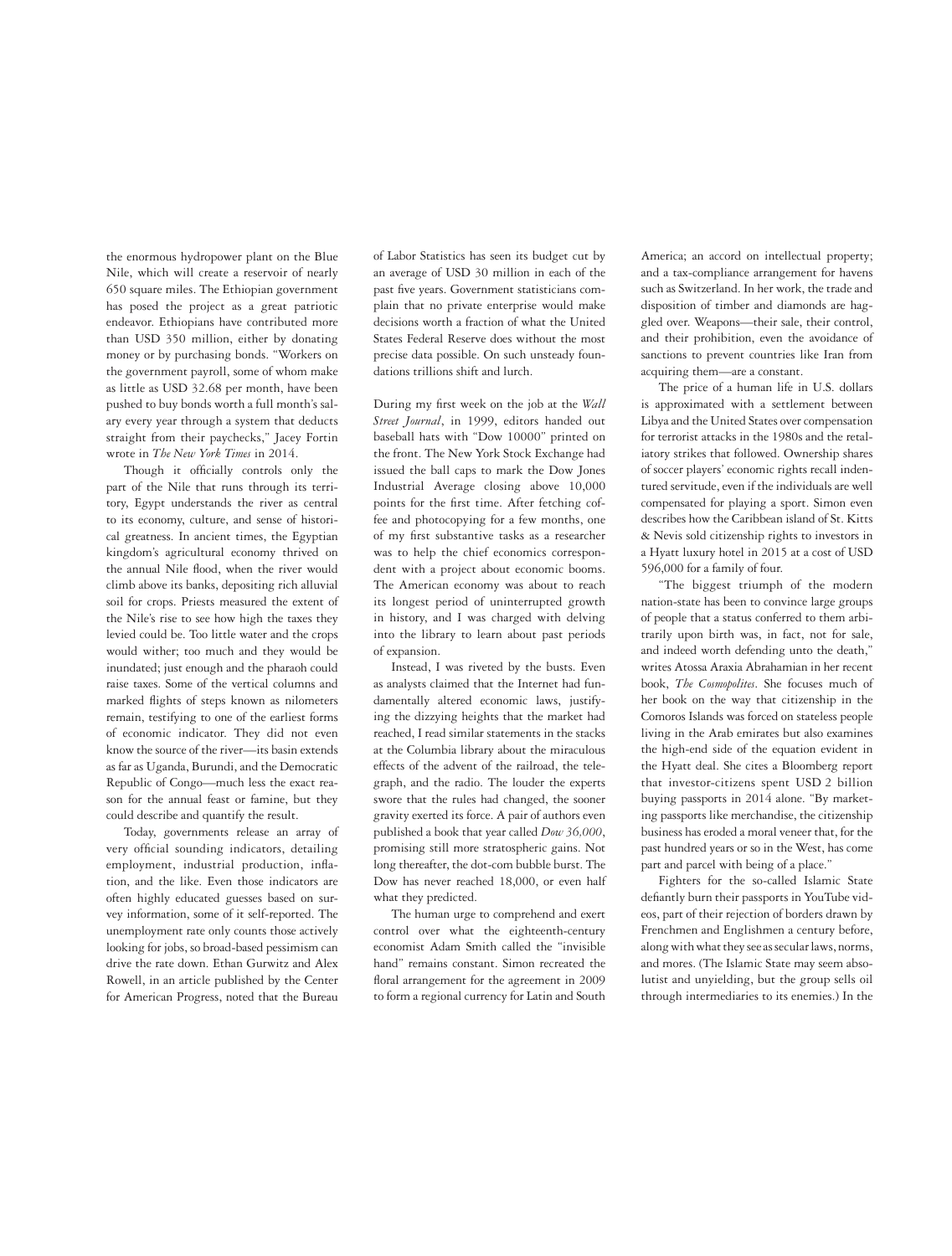

Flower farm. Naivasha, Kenya, 2008